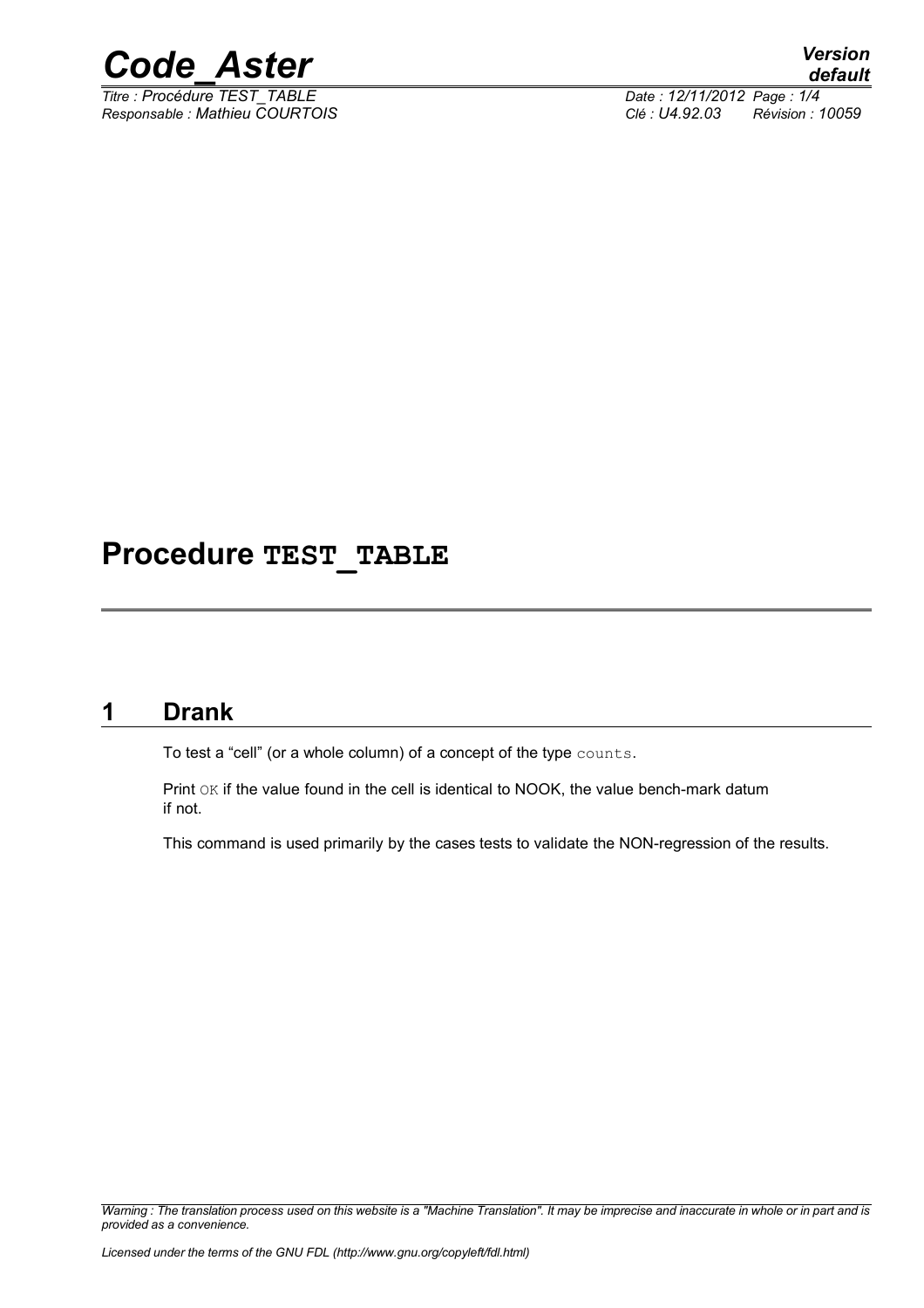# *Code\_Aster Version*

*Titre : Procédure TEST\_TABLE Date : 12/11/2012 Page : 2/4*

*default*

*Responsable : Mathieu COURTOIS Clé : U4.92.03 Révision : 10059*

### **2 Syntax**

TEST\_TABLE **(**  $\blacklozenge$ TABLE =matable ,  $[array]$ # 1. Selection of the column to be tested: will ♦NOM\_PARA=para , [kN]  $/$  # 1.1 Selection of line containing the cell to be tested:  $\begin{array}{rcl}\n\text{FILTRE} & = & \begin{bmatrix} F & (\text{ NOM} \text{ PARA} & = \text{para} \end{bmatrix} \\
 & / \Diamond \text{CRIT COMP} = & / \text{ WOMP} = & / \text{ WEMP} \\
 & / \Diamond \text{CRIT COMP} = & / \text{ WEMP} = & / \text{ WEMP} \\
 & / \Diamond \text{CRIT COMP} = & / \text{ WEMP} = & / \text{ WEMP} = & / \text{ WEMP} \\
 & / \Diamond \text{CRIT COMP} = & / \text{ WEMP} = & / \text{ WEMP} = & / \text{ WEMP} = & / \text{ WEMP} = & / \$  $\sqrt{\text{C}\text{C}\text{C}}$   $\sqrt{\text{C}\text{C}}$   $\sqrt{\text{C}\text{C}}$   $\sqrt{\text{C}\text{C}}$  ,  $\sqrt{\text{C}\text{C}}$  ,  $\sqrt{\text{C}\text{C}}$  ,  $\sqrt{\text{C}\text{C}}$  ,  $\sqrt{\text{C}\text{C}}$  ,  $\sqrt{\text{C}\text{C}}$  ,  $\sqrt{\text{C}\text{C}}$  ,  $\sqrt{\text{C}\text{C}}$  ,  $\sqrt{\text{C}\text{C}}$  ,  $\sqrt{\text{C}\text{C}}$  ,  $\sqrt{\text{C}\text{C}}$  , [default]  $/$ "NE",  $/$ "LT",  $/$ "GT",  $/$ "LE",  $/$ " $GE''$  $\sqrt[4]{\text{VALE}}_I = \text{ival}$ , [I]<br>/VALE K = kval , [kN /VALE K = kval ,  $[KN]$  $\frac{1}{\sqrt{2}}$  VALE= rval , [R] / VALE  $C=$  cval ,  $[C]$  $\sqrt{8}$  | ACCURACY =/PREC , [R8]  $/1.0E-3$ , [DEFAULT] | CRITERE = "RELATIF" , [DEFAULT] / "ABSOLU" ,  $/$   $\bullet$  CRIT COMP=/ "MAXI", /"MAXI\_ABS", /"MINI", /"MINI\_ABS",  $/$ "VIDE", /"NON\_VIDE", ),),  $/$ # 1.2 to test the set of a column:<br> $\sqrt{\text{YPE}}$  TEST = "SO  $=$  "SOMM ABS", /  $\sqrt{\text{SOMM}''}$ ,<br>/  $\sqrt{\text{MAX}''}$ , / "MAX",<br>/ "MIN", "MIN", # 2.Définition of the value of reference: # to see TEST\_RESU [u4.92.01]  $\Diamond$ INFO =/1 [DEFAULT]  $/2$ , **)**

*Warning : The translation process used on this website is a "Machine Translation". It may be imprecise and inaccurate in whole or in part and is provided as a convenience.*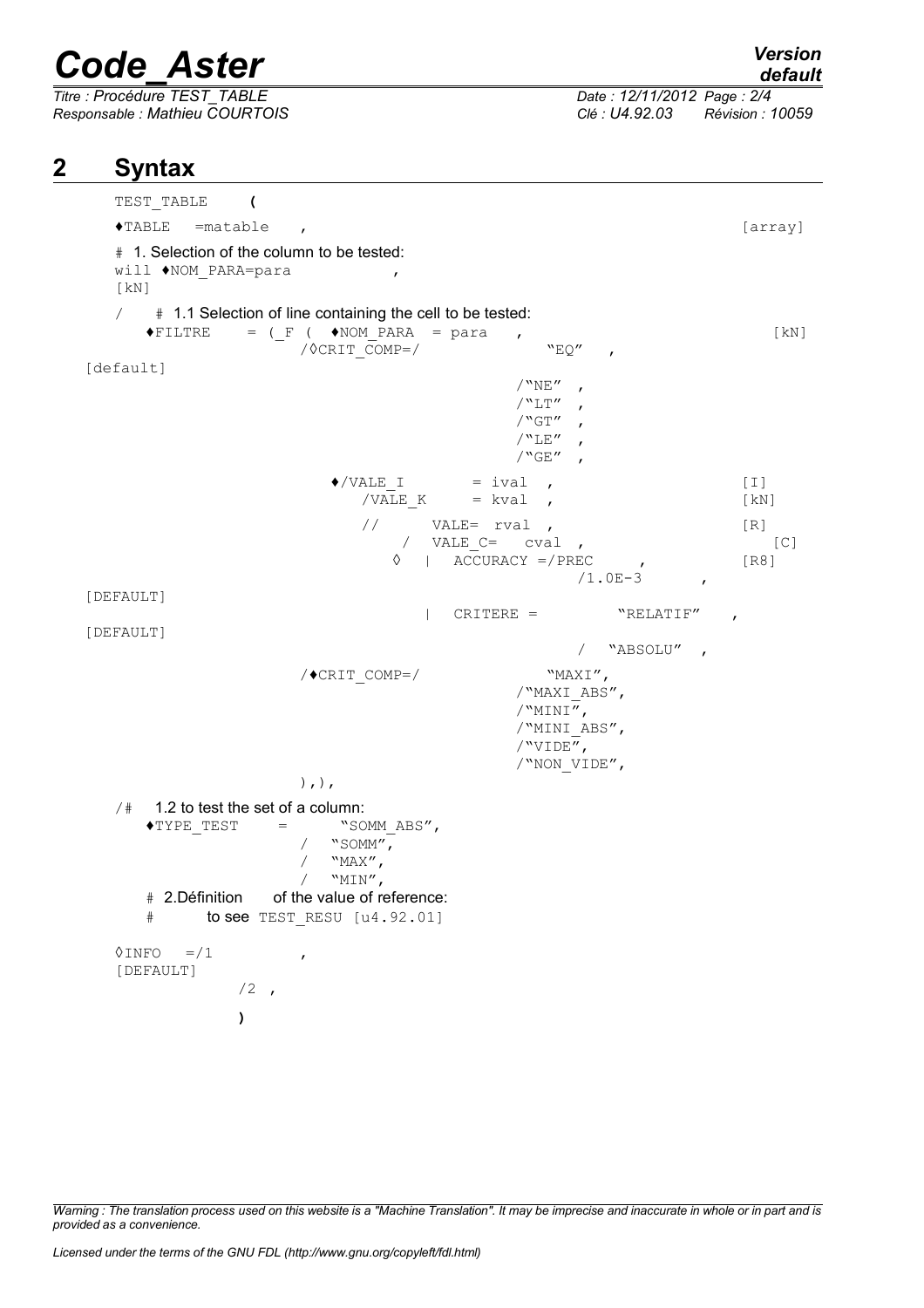# *Code\_Aster Version*

*Titre : Procédure TEST\_TABLE Date : 12/11/2012 Page : 3/4*

*Responsable : Mathieu COURTOIS Clé : U4.92.03 Révision : 10059*

# **3 Operands**

#### **3.1 Operand COUNTS**

One gives the name of the array which one wants to test.

#### **3.2 Operand NOM\_PARA**

One gives the name of the parameter identifying the column to be tested.

#### **3.3 To test a cell; key word FILTRE**

This key word factor (répétable at will) is used to select line containing the cell to be tested. The use of this key word is described in command IMPR TABLE [U4.91.03]. The only difference compared to IMPR TABLE is that the comparison criterions (CRIT COMP) of inequality are not available.

#### **Note:**

*It is often necessary to repeat this key word to select line single, this is why command TEST\_TABLE makes it possible to test only one value at the same time. If one wants to test 3 values in an array, 3 times should be called the command.*

#### **3.4 To test a whole column**

 $/$ TYPE TEST = "SOMM ABS"

the sum of the absolute values of all the column of the array.

 $/TYPE TEST$  = "SOMM"

the sum of the values of all the column of the array.

 $/TYPE TEST = "MAX"$ 

the maximum of the values of all the column of the array.

```
/TYPE TEST = "MIN"
```
minimum of the values of all the column of the array.

#### **3.5 Key words common to commands TEST\_XXX**

the definition of the values of non regression and reference, as well as acceptable tolerances, the comparison criterion is detailed in documentation [u4.92.01] of the command TEST\_RESU.

#### **3.6 Operand INFO**

 $\Diamond$ INFO = inf

Prints additional information in the file "message" if  $inf=2$ . Do not print anything if  $inf=1$ .

# **4 Example**

to test the array maxFchoc :

```
TEST TABLE ( ARRAY =maxFchoc , NOM PARA = "MAXI",
               FILTRE= ( F (NOM PARA = "FONCTION", VALE K =
"effochoc"),
                         F (NOM PARA = "INST" , VALE = 3.76E-1),)
               REFERENCE = "ANALYTIQUE",
```
*Warning : The translation process used on this website is a "Machine Translation". It may be imprecise and inaccurate in whole or in part and is provided as a convenience.*

*Licensed under the terms of the GNU FDL (http://www.gnu.org/copyleft/fdl.html)*